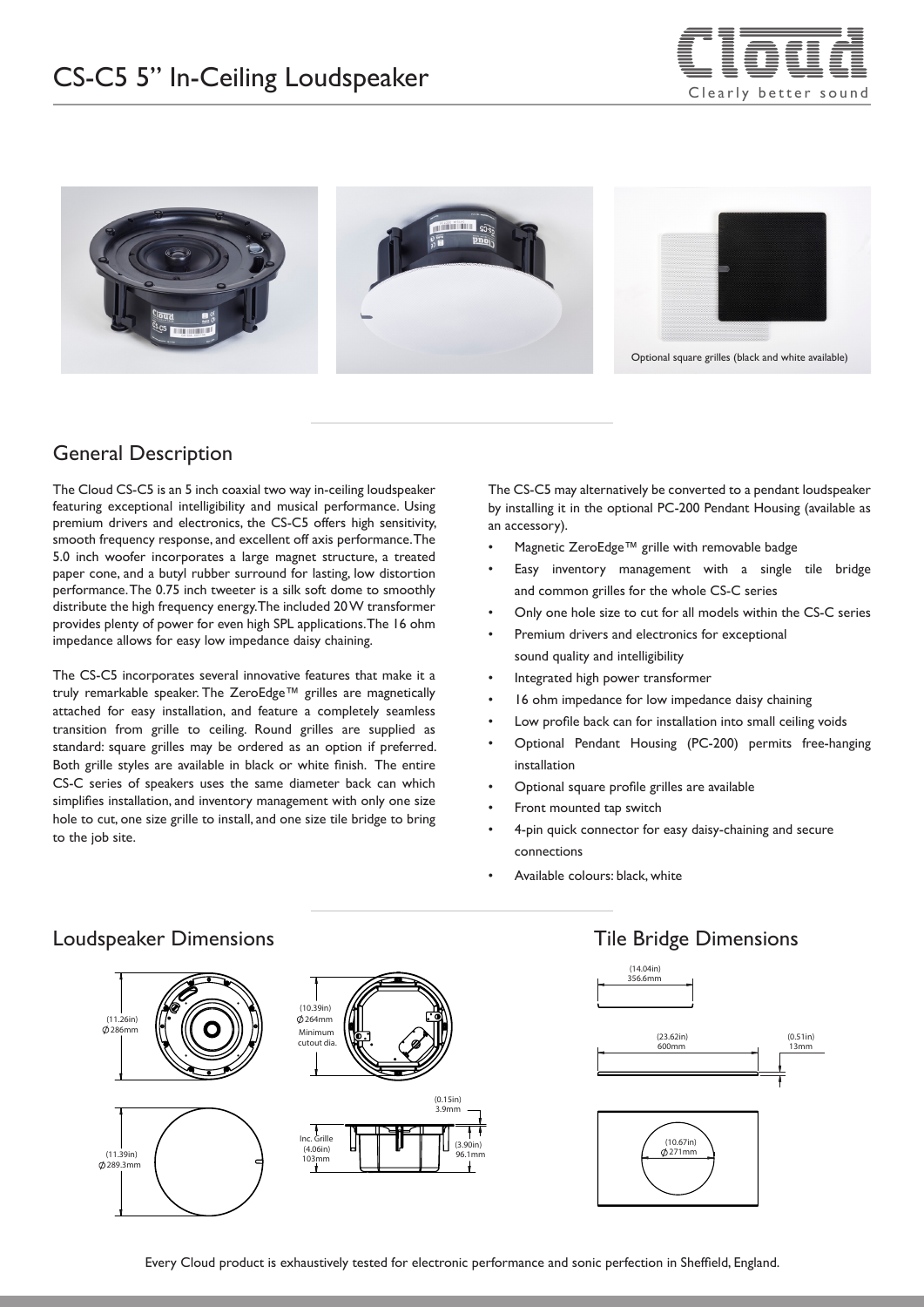

# Applications

The CS-C5 was developed as a versatile background music and mid-SPL paging speaker. It offers superior acoustic performance, and premium design at an economic price point. It is ideally suited for use in restaurants, retail stores, airports, churches, board rooms, health care facilities, and hotels. The entire CS-C series shares the same acoustic signature, so installations with varying SPL requirements can seamlessly integrate multiple models from the line. The CS-C5 is a premium background and paging speaker that offers high end performance and design at an affordable price point.

### Tap Settings

| <b>Tap</b> | <b>Tap Settings</b> |                 |      |
|------------|---------------------|-----------------|------|
|            | 100V                | 70 <sub>V</sub> | 25V  |
|            | 16 ohm              |                 |      |
| っ          | X                   | 20 <sub>W</sub> | 2.5W |
|            | 20 <sub>W</sub>     | <b>IOW</b>      | 1.3W |
|            | 10W                 | 5W              | 0.6W |
|            | 5W                  | 2.5W            | 0.3W |
|            | 2.5W                | 1.25W           | 0.2W |



**Optional** PC-200 Pendant Housing

# Graphs



Frequency Response